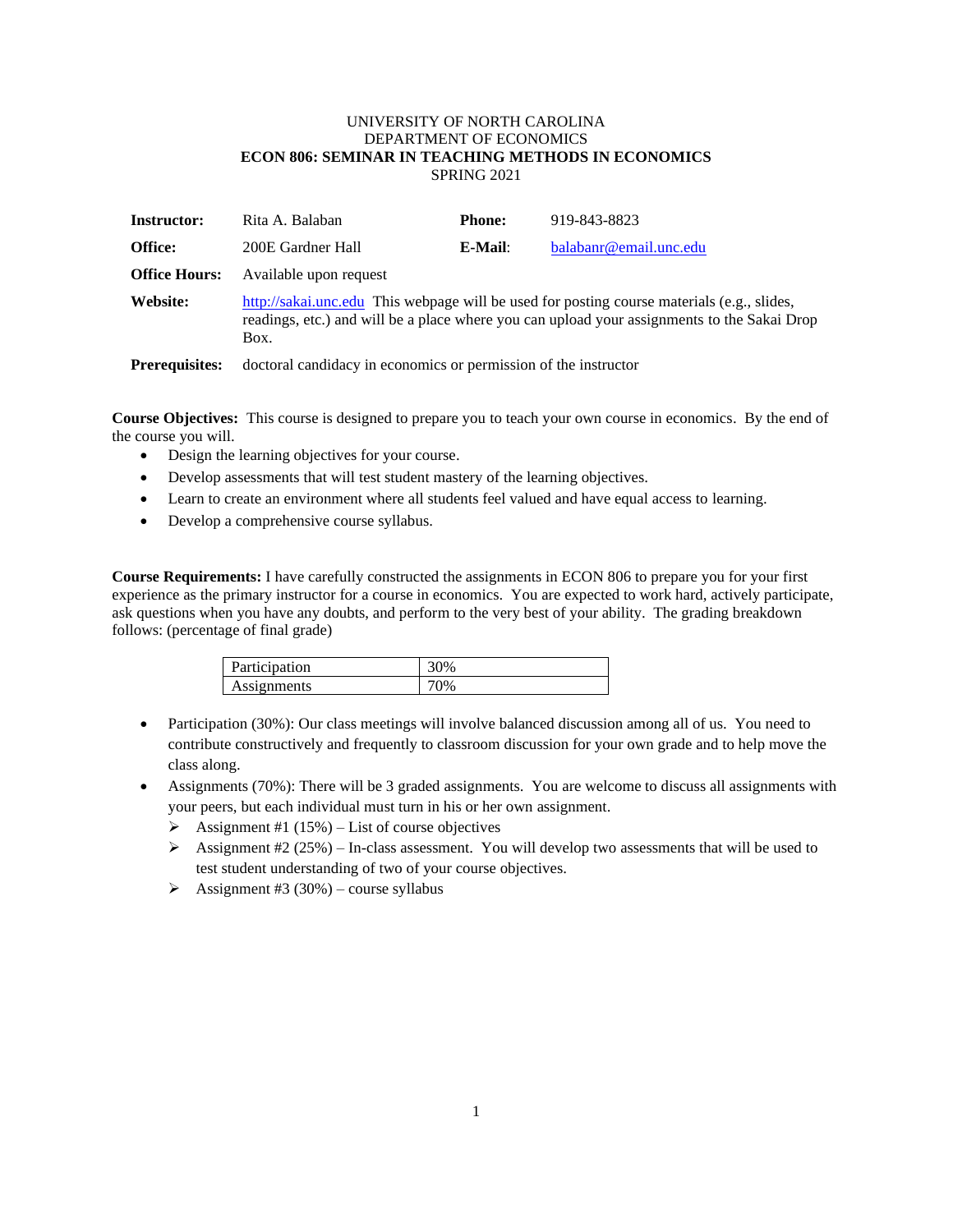**Grading Scale** (as a percentage of total points)

| $90 - 100$ | <b>High Pass</b> |
|------------|------------------|
| 80-89.99   | Pass             |
| 70-79.99   | Low Pass         |
| < 70       | Fail             |

**References on Teaching and Learning Theory** (these sources are available through online access at UNC Library)

- Ambrose, S. A., Bridges, M. W., DiPietro, M., Lovett, M. C., & Norman, M. K. (2010). How Learning Works: Seven Research-Based Principles for Smart Teaching. Joseey-Bass.
- Lang, J. M. (2016). Small teaching: everyday lessons from the science of learning. Jossey-Bass & Pfeiffer.
- List of useful websites is available on Sakai

### **Accessing the course**

I will use Sakai as the online home for course materials (including assignments, PPTs from class sessions, and all other relevant information). This information will be organized in folders under Sakai resources.

### **Accessibility Resources and Services**

UNC-Chapel Hill facilitates the implementation of reasonable accommodations for students with learning disabilities, physical disabilities, mental health struggles, chronic medical conditions, temporary disability, or pregnancy complications, all of which can impair student success. See the ARS website for contact and registration information: [https://ars.unc.edu/about-ars/contact-us.](https://ars.unc.edu/about-ars/contact-us)

#### **Illness**

If you are ill and unable to complete any of the assignments by their assigned deadline, please email me as soon as you are able at **balabanr@email.unc.edu** . I will work with you to figure out what alternate arrangements may be possible to show your learning, or if it makes sense to receive an Incomplete for the course, which you can then complete when you recover.

**Academic Integrity:** All students are expected to adhere to the Honor Code [\(http://instrument.unc.edu](http://instrument.unc.edu/) ). Plagiarism and the use of unauthorized materials are examples of some of the behaviors that will not be tolerated in this course. If you have any questions or need clarification, please do not hesitate to approach me. Any violation of the University's Honor Code will result in an **F** for the course, and other sanctions may apply.

**Counseling and Psychological Services**: CAPS is strongly committed to addressing the mental health needs of a diverse student body through timely access to consultation and connection to clinically appropriate services, whether for short or long-term needs. Go to their website: [https://caps.unc.edu](https://caps.unc.edu/) to learn more.

| Carendal and <b>Kraumg</b> List. Delow is a general outline of the topics that will be covered this semester. |                                                        |  |
|---------------------------------------------------------------------------------------------------------------|--------------------------------------------------------|--|
| Session 1                                                                                                     | <b>Planning Your Course: What are your Objectives?</b> |  |
| Session 2                                                                                                     | <b>Establishing an Inclusive Learning Environment</b>  |  |
| Session 3                                                                                                     | <b>Active Learning Strategies in the Classroom</b>     |  |
| Session 4                                                                                                     | <b>Preparing to Kickoff the Semester</b>               |  |

# **Calendar and Reading List:** Below is a general outline of the topics that will be covered this semester.